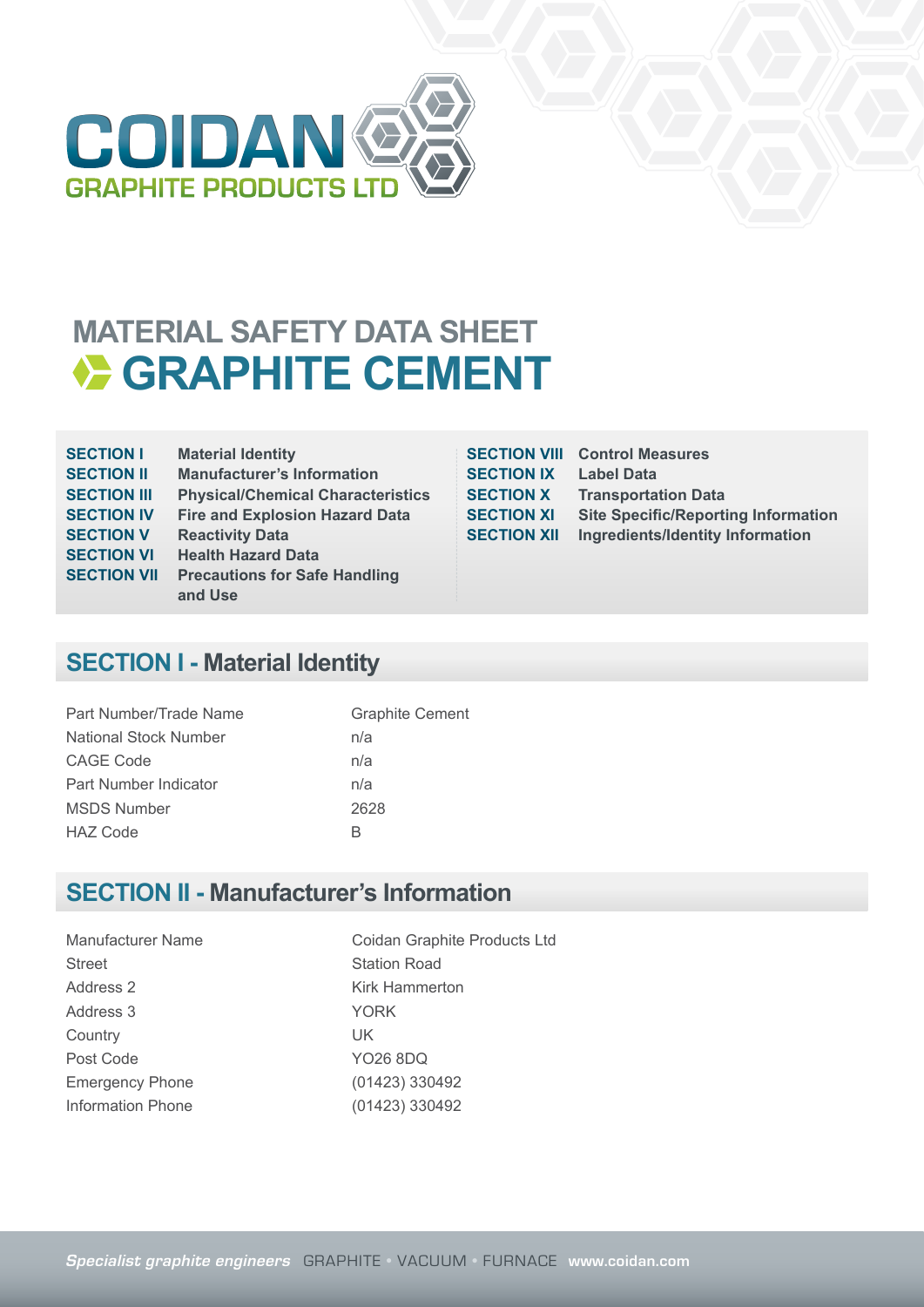#### **MATERIAL SAFETY DATA SHEET GRAPHITE CEMENT**

MSDS Preparer's Information

| Date MSDS Prepared/Revised | MAY 2011 |
|----------------------------|----------|
| Active Indicator           | n/a      |

## **SECTION III - Physical/Chemical Characteristics**

| <b>Hazard Storage Compatibility Code</b> | ΝR                  |
|------------------------------------------|---------------------|
| NRC Licence Number                       | NR.                 |
| Net Propellant Weight (Ammo)             | ΝR                  |
| Appearance/Odor                          | <b>Black Liquid</b> |
| <b>Boiling Point</b>                     | 82 DEG C            |
| <b>Melting Point</b>                     | ΝR                  |
| Vapor Pressure                           | ΝR                  |
| <b>Vapor Density</b>                     | NR.                 |
| <b>Specific Gravity</b>                  | 1.1                 |
| <b>Decomposition Temperature</b>         | NR.                 |
| <b>Evaporation Rate</b>                  | ΝR                  |
| Solubility in Water                      | $<$ 2               |
| Percent Volatiles by Volume              | $<$ 40              |
| Chemical pH                              | NR.                 |
| <b>Corrosion Rate</b>                    | NR.                 |
| <b>Container Pressure Code</b>           | 4                   |
| <b>Temperature Code</b>                  | 8                   |
| <b>Product State Code</b>                | U                   |

## **SECTION IV - Fire and Explosion Hazard Data**

| Flash Point                             | 11 $C$                                                                                                                                                                                |
|-----------------------------------------|---------------------------------------------------------------------------------------------------------------------------------------------------------------------------------------|
| <b>Flash Point Method</b>               | Close cup                                                                                                                                                                             |
| Lower Explosion Limit                   | NR.                                                                                                                                                                                   |
| <b>Upper Explosion Limit</b>            | N <sub>R</sub>                                                                                                                                                                        |
| <b>Extinguishing Media</b>              | USE WATER FOG, CARBON DIOXIDE, DRY CHEMICAL OR FOAM                                                                                                                                   |
| <b>Special Fire Fighting Procedures</b> | WEAR FULL FIRE FIGHTING PROTECTIVE CLOTHING AND SELF<br>CONTAINED BREATHING APPARATUS, MATERIAL NEAR FIRE<br>SHOULD BE COOLED WITH WATER SPARY OR FOG. CAUTION<br><b>WHEN US</b>      |
| Unusual Fire/Explosion Hazards          | THERMAL DECOMPOSITION OR COMBUSTION MAY PRODUCE<br>DENSE SMOKE, OXIDES OF CARBON, AS WELL AS LOW<br>MOLECULAR WEIGHT ORGANIC COMPOUNDS WHOSE<br>COMPOSITIONS HAVE NOT BEEN IDENTIFIED |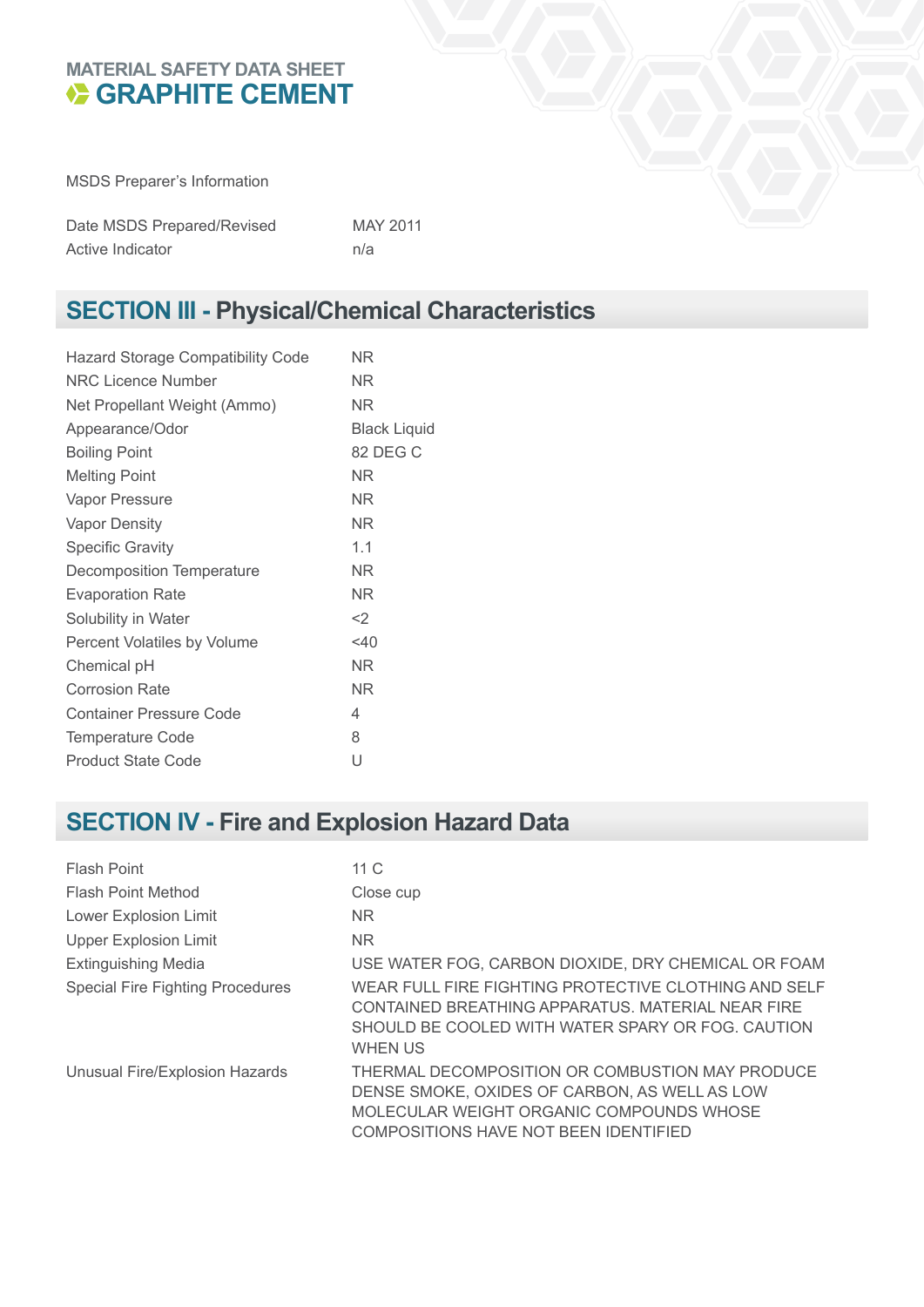# **MATERIAL SAFETY DATA SHEET CEMENT**

## **SECTION V - Reactivity Data**

| Stability                               | YES.                                                                                                                        |
|-----------------------------------------|-----------------------------------------------------------------------------------------------------------------------------|
| <b>Stability Conditions to Avoid</b>    | <b>HIGH TEMPERATURES</b>                                                                                                    |
| Materials to Avoid                      | AVOID CONTACT WITH STRONG OXIDIZING AND REDUCING<br>AGENTS AND STRONG ACIDS AND BASES                                       |
| <b>Hazardous Decomposition Products</b> | SMOKE, OXIDES OF CARBON, LOW MOLECULAR WEIGHT<br>ORGANIC COMPOUNDS WHOSE COMPOSITIONS HAVE NOT<br><b>BEEN CHARACTERISED</b> |
| Polymerization Conditions to Avoid      | HEXAMTHYLENETETRAMINE REACTS VIOLENTLY WITH NA202                                                                           |

#### **SECTION VI - Health Hazard Data**

| Route of Entry: Skin                                | <b>YES</b>                                                                                                                                                                                                                                                                                                                                         |
|-----------------------------------------------------|----------------------------------------------------------------------------------------------------------------------------------------------------------------------------------------------------------------------------------------------------------------------------------------------------------------------------------------------------|
| Route of Entry: Ingestion                           | <b>YES</b>                                                                                                                                                                                                                                                                                                                                         |
| Route of Entry: Inhalation                          | <b>YES</b>                                                                                                                                                                                                                                                                                                                                         |
| Health Hazards - Acute and Chronic                  | LIQUID FURFURYL ALCOHOL AND HIGH CONCENTRATIONS<br>OF VAPOURS MAY BE HIGHLY IRRITATING TO THE EYES, SKIN,<br>MUCOUS MEMBRANES AND RESPIRATORY TRACT. INGESTION MAY<br>CAUSE GASTROINTESTINAL IRRITATION, NAUSEA, CRAMPING AND<br>VOMITING, EXPOSURE TO HIGH CONCENTRATIONS OF VAPOURS<br>MAY CAUSE HEADACHE, DIZZINESS, NAUSEA, DISORIENTATION, FA |
| Symptoms of Overexposure                            | IRRITATING TO THE EYES, SKIN, MUCOUS MEMBRANES, RESPI-<br>RATORY TRACT. DERMATITIS. COUGH, SHORTNESS OF BREATH<br>AND DECREASE IN PULMONARY FUNCTION                                                                                                                                                                                               |
| <b>Medical Conditions Aggravated</b><br>by Exposure | PRE-EXISTING PULMONARY, DERMAL, KIDNEY, AND LIVER<br>DISORDERS MAY POSSIBLY BE AGGRAVATED BY PROLONGED<br>EXPOSURE TO HIGH CONCENTRATIONS OF THE MATERIALS                                                                                                                                                                                         |
| <b>Emergency/First Aid Procedures</b>               | INHALE: REMOVE TO FRESH AIR, SEEK MEDICAL ATTENTION.<br>EYES: FLUSH WITH WATER FOR 15 MIN, SEEK MEDICAL ATTENTION<br>IF IRRITATION DEVELOPS. SKIN: WASH THE AFFECTED AREA WITH<br>MILD SOAP AND WATER. SEEK MEDICAL ATTENTION IF IRRITATION<br>DEVELOPS OR PERSISTS. INGEST: GIVE TWO GLASSES OF WATER<br>TO DILUTE AND INDUCE VOMITING            |

## **SECTION VII - Precautions for Safe Handling and Use**

| Steps if Material Released/Spilled | ELIMINATE ALL IGNITION SOURCES, ISOLATE SPILL, EVACUATE<br>PERSONNEL. PUMP INTO CONTAINERS. ABSORB RESIDUE WITH<br>CLAY, SAND OR OTHER SUITABLE MATERIAL. DO NOT ALLOW<br>MATERIAL OR RINSE WATER TO ENTER STORM OR SANITARY<br><b>SEWERS</b> |
|------------------------------------|-----------------------------------------------------------------------------------------------------------------------------------------------------------------------------------------------------------------------------------------------|
| Waste Disposal Method              | IN ACCORDANCE WITH LOCAL, STATE, AND FEDERAL<br><b>REGULATIONS</b>                                                                                                                                                                            |
| Handling and Storage Precautions   | STORE AT 6 - 20 DEG C IN LABELED, CLOSED CONTAINERS AWAY<br>FROM HEAT, SPARKS, OPEN FLAMES AND OTHER SOURCES<br>OF IGNITION, DO NOT STORE WITH OR NEAR INCOMPATIBLE<br><b>CHEMICALS</b>                                                       |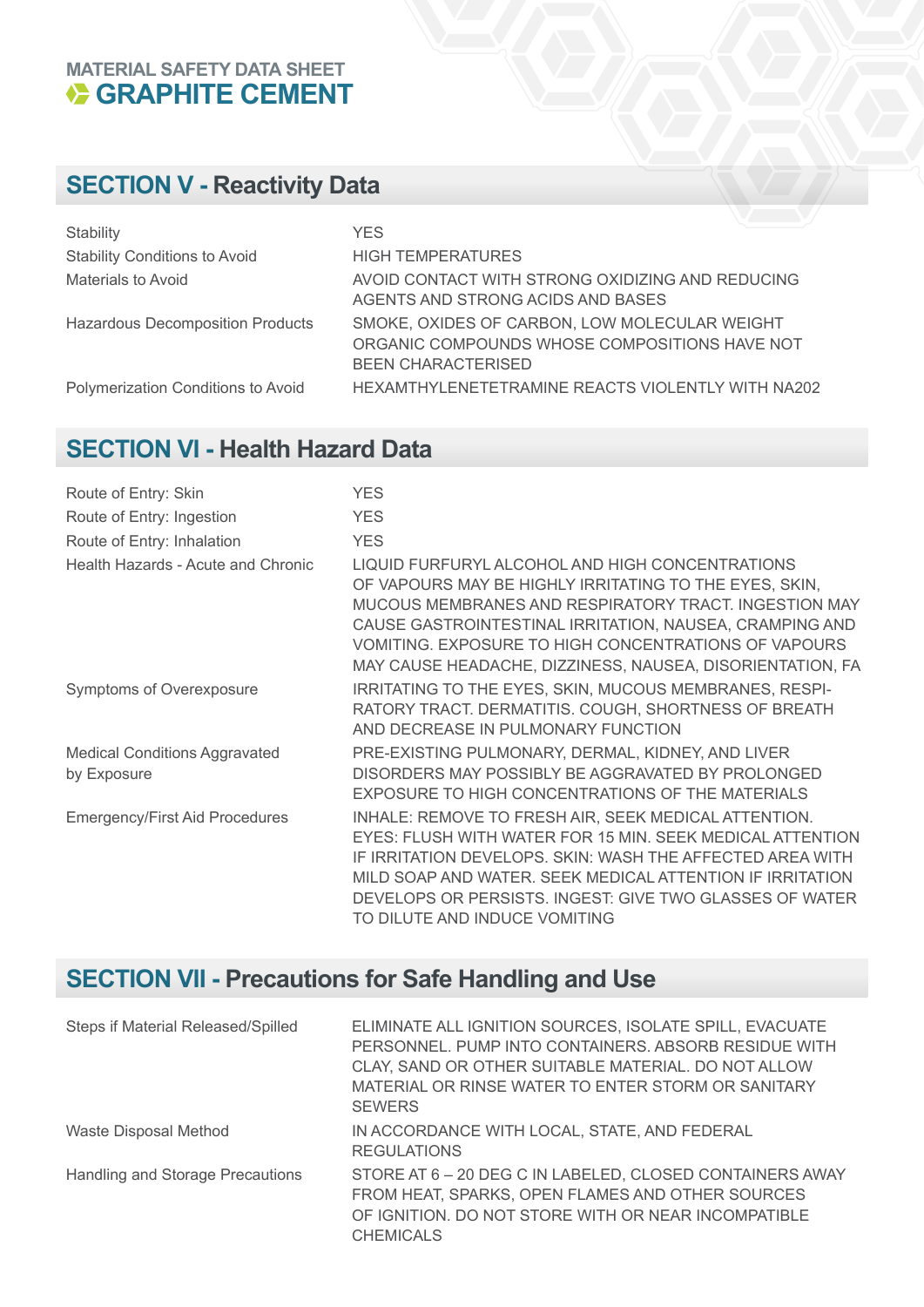#### **MATERIAL SAFETY DATA SHEET E GRAPHITE CEMENT**

Other Precautions CARBON AND GRAPHITE DUSTS ARE ELECTRICALLY CONDUCTIVE. ACCUMULATIONS OF DUSTS MAY CAUSE SHORTING OF ELECTRICAL CIRCUITS. CARE SHOULD BE TAKEN TO SEAL ELECTRICAL CIRCUITS AND SWITCHES THAT MAY BE AFFECTED. INCLUDES OUTSIDE ELECTRICAL EQUIPMENT

#### **SECTION VIII - Control Measures**

| <b>Respiratory Protection</b>     | 1/2 FACE RESPIRATOR WITH ORGANIC VAPORS AND<br>PARTICULATE CARTRIDGES                                                        |
|-----------------------------------|------------------------------------------------------------------------------------------------------------------------------|
| Ventilation                       | <b>LOCAL EXHAUST</b>                                                                                                         |
| <b>Protective Gloves</b>          | <b>BUTYL RUBBER GLOVES</b>                                                                                                   |
| Eye Protection                    | CHEMICAL SPLASH GOGGLES                                                                                                      |
| <b>Other Protective Equipment</b> | WHERE NORMAL WORK CLOTHES MAY BECOME CONTAMINATED<br>BY PRODUCT, PROTECTIVE BUTYL RUBBER COATED COVERALLS<br>ARE RECOMMENDED |
| <b>Work Hygenic Practices</b>     | THOROUGHLY WASH ANY CONTAMINATED CLOTHING<br><b>BEFORE REUSE</b>                                                             |
| Disposal Code                     | Ω                                                                                                                            |

#### **SECTION IX - Label Data**

| <b>Protect Eye</b>         | <b>YES</b>     |
|----------------------------|----------------|
| <b>Protect Skin</b>        | <b>YES</b>     |
| <b>Protect Respiratory</b> | <b>YES</b>     |
| Chronic Indicator          | <b>UNKNOWN</b> |
| <b>Contact Code</b>        | <b>UNKNOWN</b> |
| Fire Code                  | <b>UNKNOWN</b> |
| <b>Health Code</b>         | <b>UNKNOWN</b> |
| React Code                 | <b>UNKNOWN</b> |
|                            |                |

## **SECTION X - Transportation Data**

| <b>Container Quantity</b> | 15  |
|---------------------------|-----|
| Unit of Measure           | LB. |

### **SECTION XI - Site Specific/Reporting Information**

|  | Volatile Organic Compounds (P/G) | 0 |
|--|----------------------------------|---|
|  | Volatile Organic Compounds (G/L) | 0 |